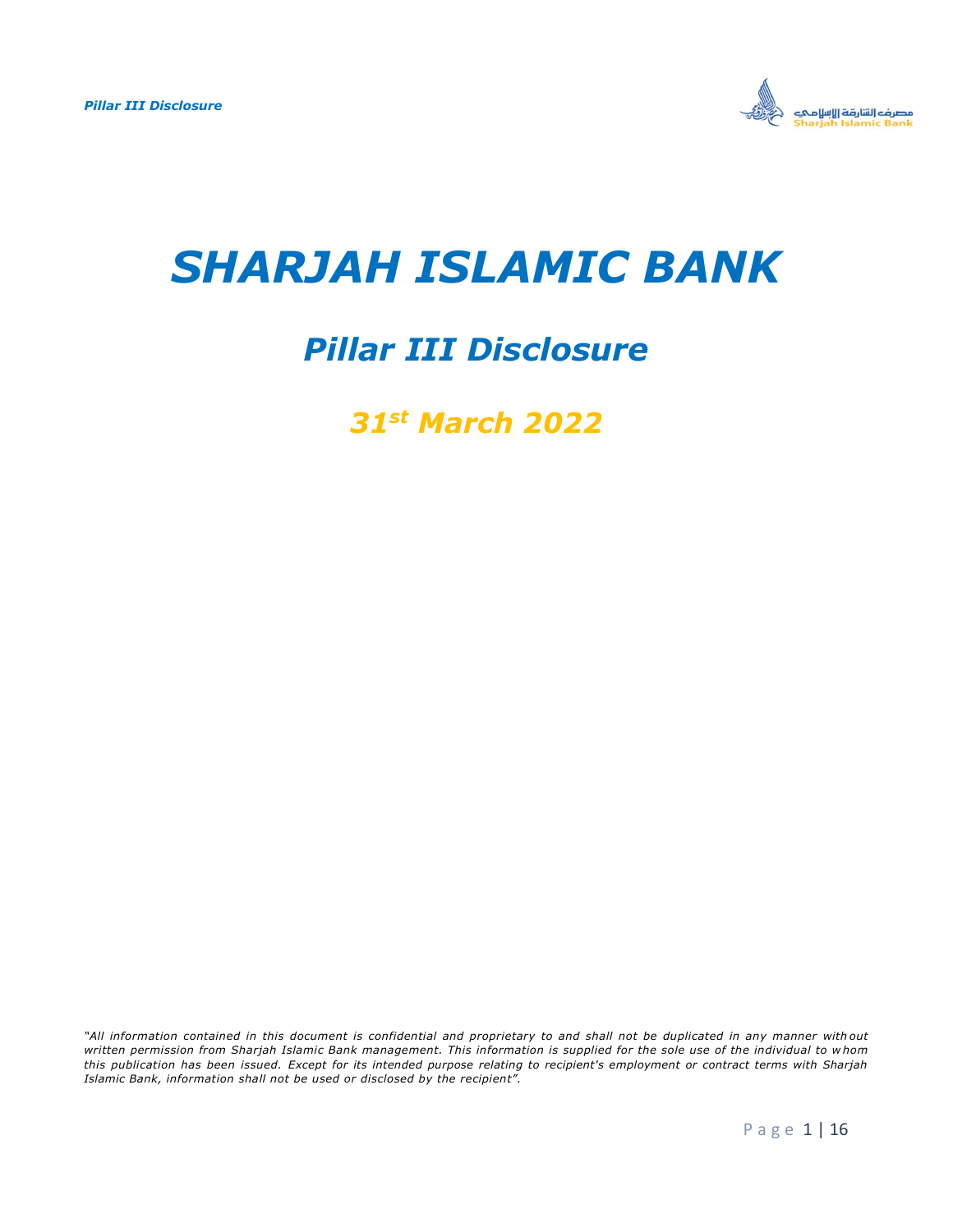

## Contents

| 3) Overview of Risk Management, Key Prudential Metrics and RWA (OV1)  10 |  |
|--------------------------------------------------------------------------|--|
|                                                                          |  |
|                                                                          |  |
|                                                                          |  |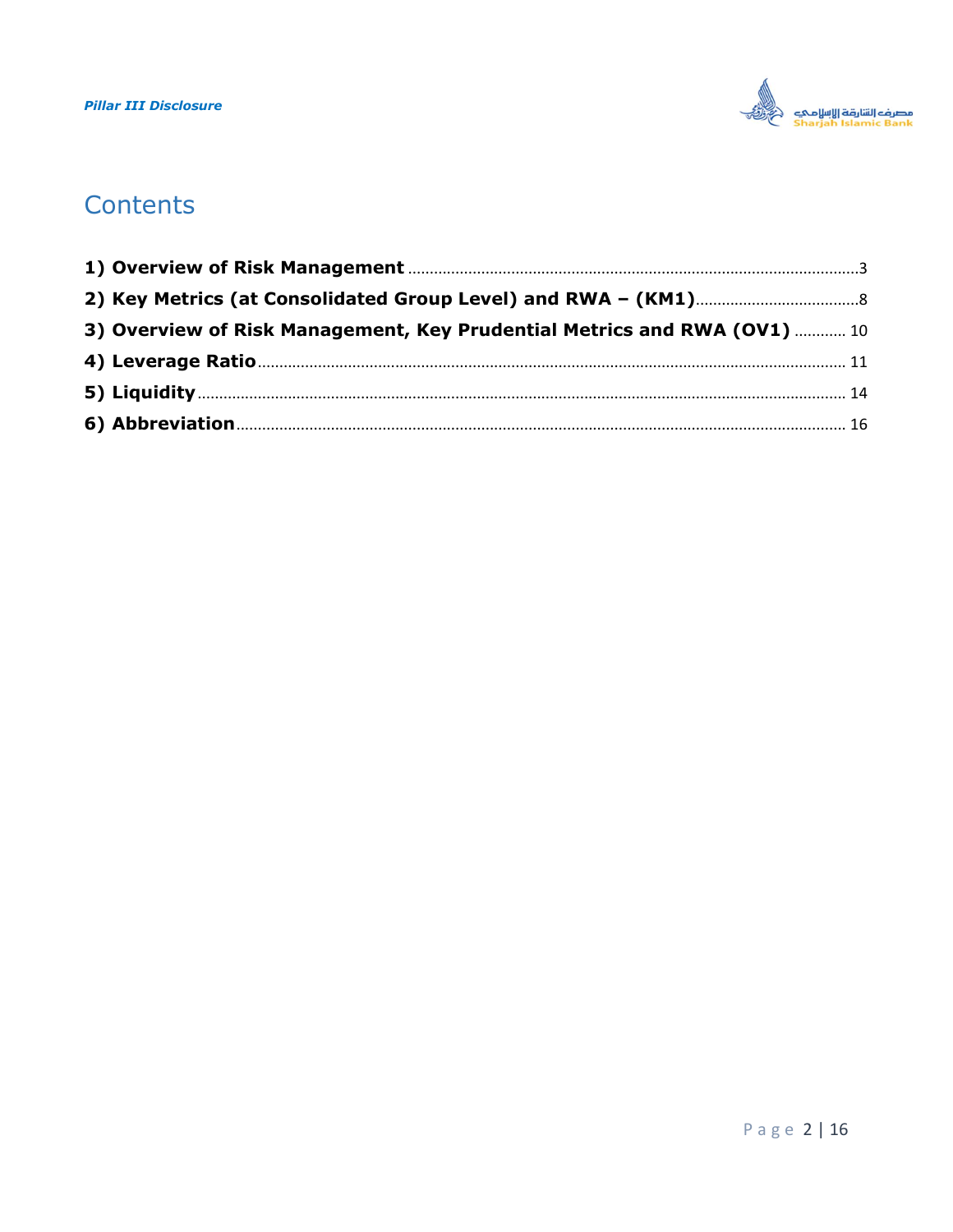

## <span id="page-2-0"></span>**1) Overview of Risk Management**

#### **1.1. Introduction & basis of preparation**

The purpose of the document is to fulfil regulatory disclosure requirements based on the revised Basel banking framework commonly known as "Basel III". The "Basel III" framework contains capital requirements for credit risk (including credit risk mitigation techniques), operational risk and market risk.

#### **1.2. Scope of pillar III disclosures:**

The Basel banking framework contains three main pillars:

- Pillar I -Minimum quantitative (capital) requirements
- Pillar II- Supervisory Review Process.
- Pillar III-Disclosure requirements in order to reach market discipline by transparency to the public

#### **1.3. Summary of Basel III requirements**

The Bank complies with the Basel III standards and guidance notes, which have been implemented in the UAE. Basel regulation has evolved to comprise three pillars concerned with minimum capital requirements (Pillar 1), supervisory review (Pillar 2), and market discipline (Pillar 3).

**Pillar 1:** The first Pillar deals, amongst other things, with the minimum capital requirements. Capital requirements are to be calculated for credit risk, market risk and operational risk. The capital charge for each risk category has to be calculated using an approach that is suitable and sufficient for the individual bank.

**Pillar 2:** Pillar 2 constitutes risks that are not covered under Pillar 1 assessment. Risk management best practices are at the heart of Pillar 2. Banks must undertake an ICAAP (Internal Capital Adequacy Assessment Process) that looks at all risks to which the bank is exposed. ICAAP allows bank and supervisors to assess on whether the bank is required to hold additional capital to cover the three Pillar 1 risk types or to cover other risks.

**Pillar 3:** Bolster market discipline through public disclosure Under Pillar 3, banks are required to disclose information regarding their capital structure and adequacy as well as their risk management. Pillar 3 includes a set of disclosure requirements, which are intended to improve the ability of market participants to assess banks' risk management processes, capital structures & adequacy, and exposures. This transparency is designed to incentivize banks to implement sound and robust risk management frameworks.

#### **1.4. Significant capital adequacy, liquidity and funding related disclosure requirements**

Capital adequacy, funding, liquidity and remuneration related disclosures in Pillar 3 report has been prepared in accordance with Central Bank of UAE Pillar 3 disclosure requirements as stipulated in Standards and Guidance re Capital Adequacy in the UAE (Notice CBUAE/BSD/N/2020/4980 dated 12 November 2020) and Explanatory Notes on Pillar 3 Disclosure requirements, the underlying BCBS guidance "Revised Pillar 3 disclosure requirements" issued in January 2015.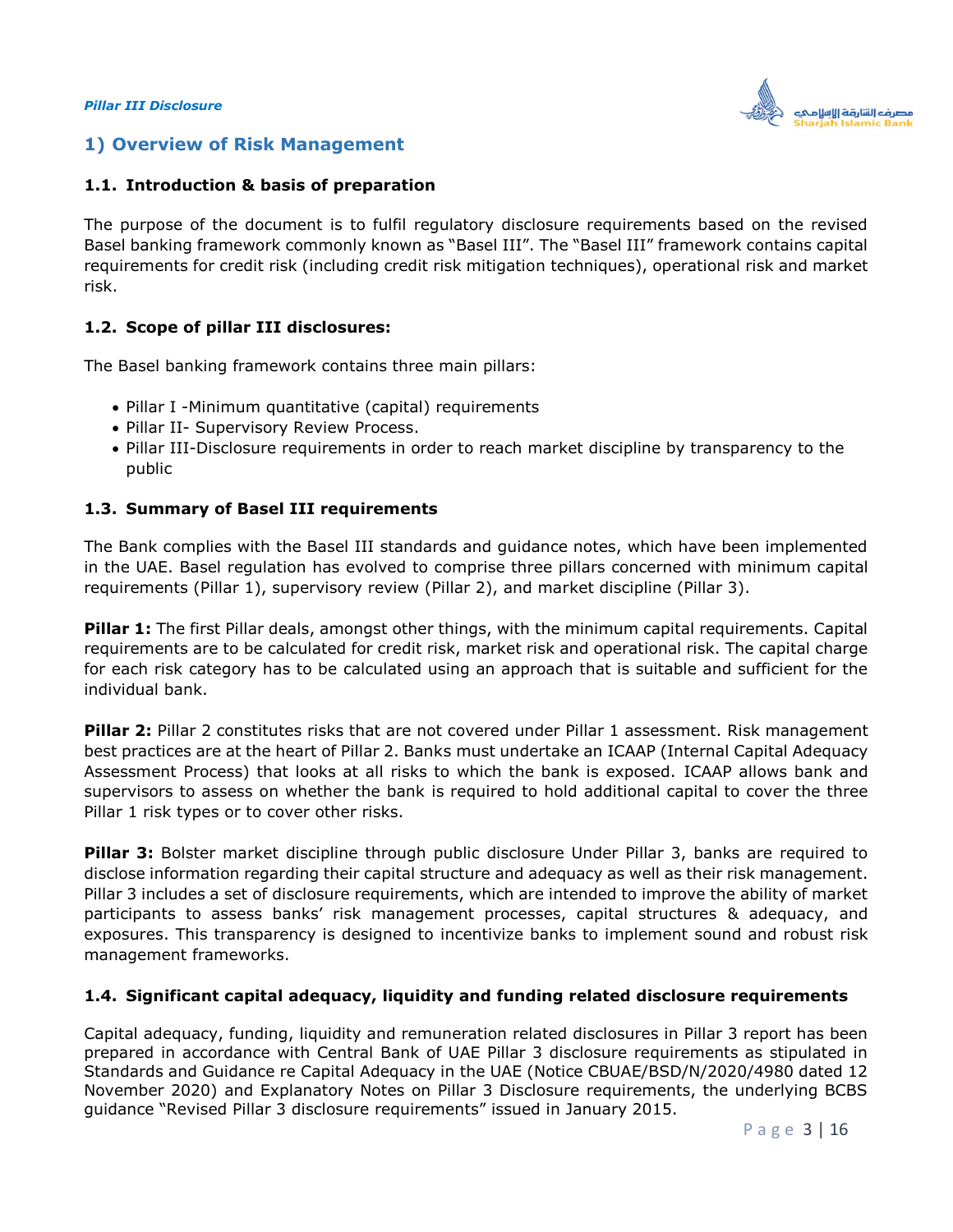

#### **This report should be read in conjunction with the risk disclosures in audited financial statements.**

#### **1.5. Sharjah Islamic Bank (SIB) approach to pillar I.**

- **Credit risk:** the Bank uses the standardised approach for calculating its capital requirements for credit risk. This approach allows the use of external ratings from designated credit-rating agencies wherever available in determining the appropriate risk weights. The risk weights are determined by the asset class and the external rating of the counterparty. The net exposure incorporates off-balance-sheet exposures after applying the credit conversion (CCF) and credit risk mitigation (CRM) factors.
- **Market risk:** the Bank uses the standardised approach for calculating regulatory market risk capital requirements.
- **Operational risk:** the Bank uses basic Indicator approach (BIA) for computing capital requirements for operational risk. Bank's operational risk is estimated as a percentage (alpha factor 15%) of the gross income (calculated as the average of the previous three financial years).

#### **1.6. Minimum capital requirement**

| <b>CBUAE Requirement</b>                                                                                                                                      | <b>CBUAE</b><br><b>Requirement</b> |
|---------------------------------------------------------------------------------------------------------------------------------------------------------------|------------------------------------|
| CET 1 must be at 7.0% of Risk Weighted Assets (RWA)                                                                                                           | 7.0%                               |
| Tier 1 Capital must be at least 8.5% of RWA                                                                                                                   | $8.5\%$                            |
| Total capital, calculated as the sum of Tier 1 Capital and Tier 2 Capital, must be at<br>least 10.5% of RWA                                                   | 10.5%                              |
| In addition to the minimum CET1 capital of 7.0% of RWA, bank must maintain a<br>Capital Conservative Buffer (CCB) of 2.5% of RWAs in the form of CET1 capital | 2.5%                               |
| Countercyclical Buffer (CCyB) requirement will vary between 0% to 2.5% of RWA and<br>be communicated by the Central Bank with an adequate notice period.      | 0 to $2.5\%$                       |

#### **1.7. Basis of consolidation**

The Bank's Pillar 3 disclosures are presented on a consolidated basis incorporating all its subsidiaries excluding commercial entities. In accordance with paragraph 825 of International Convergence of Capital Measurement and Capital Standards issued by the Basel Committee, general disclosures of credit risk provided in this report have a wide range of information about overall credit exposure and may not be necessarily based on information prepared for regulatory purposes.

#### **1.8. Internal controls and verification**

The key features of internal controls around Pillar 3 reporting are as follows:

- a) Segregation of duties maker-checker process is strictly followed in compiling Pillar 3 report;
- b) Data-sourcing and reconciliation data is sourced from multiple systems which are reconciled with the general ledger, sub ledgers and audited financial statements;
- c) Reviews Pillar 3 report undergoes several rounds of reviews by Finance and Risk functions;
- d) Internal audit Internal audit provides independent and objective assurance of disclosures in Pillar 3 report.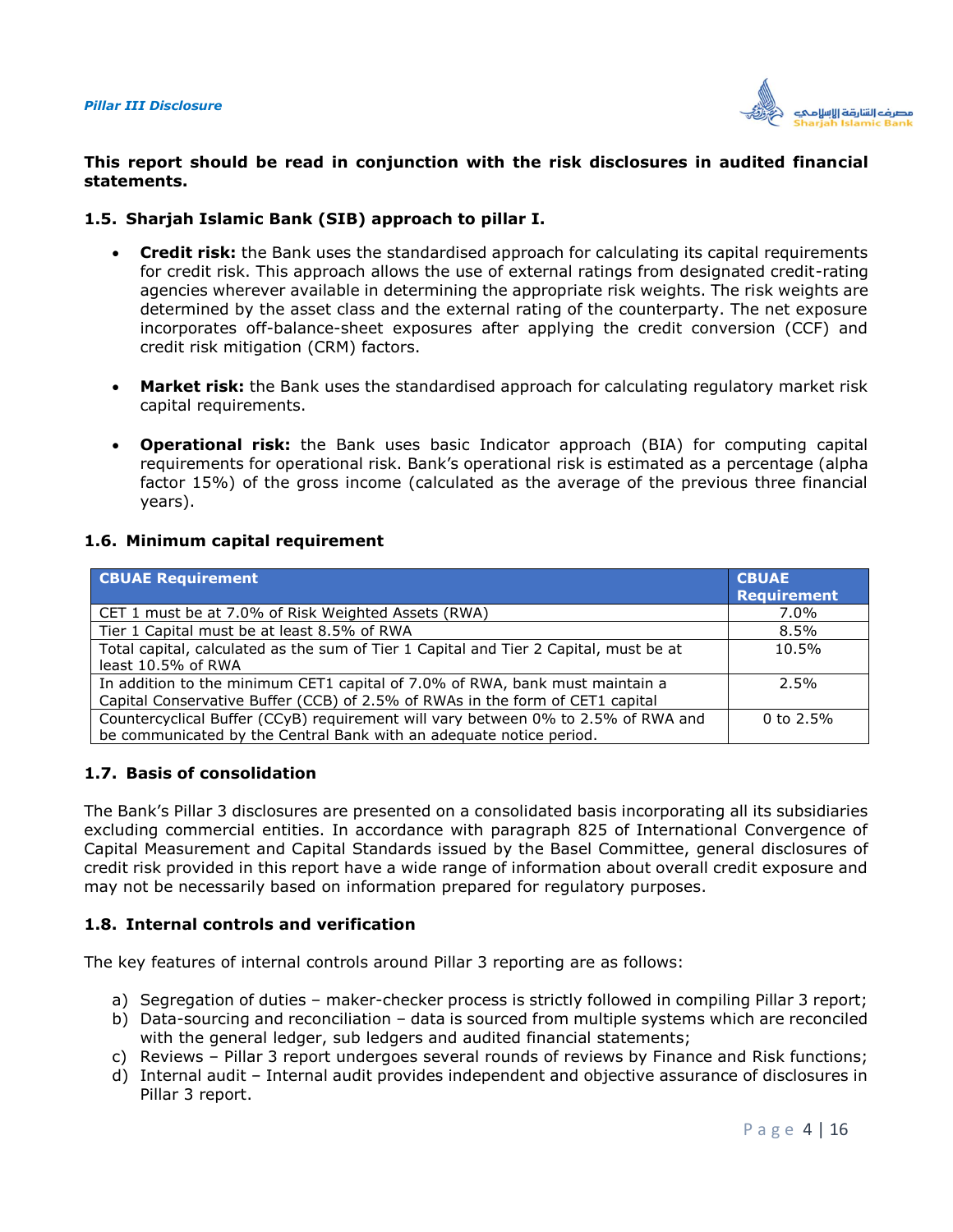

e) Attestation is obtained from Senior Management that Pillar 3 report has been prepared in accordance with the board-agreed internal control policies and procedures.

#### **1.9. Ownership**

Major shareholders mentioned below

| <b>Shareholder</b>                  | <b>Percentage</b> |
|-------------------------------------|-------------------|
| Sharjah Asset Management LLC        | 28.46             |
| Kuwait Finance House                | 18.18             |
| <b>Shariah Social Security Fund</b> | 9.09              |

#### **1.10. Board**

The Board of Directors (' the Board") is responsible for the overall framework of the risk governance and management. The Board is responsible for determining risk strategy, setting the Group's risk limits and ensuring that risk exposure is monitored, controlled effectively and kept within the set limits. It is also responsible for establishing a clearly defined risk management structure and for approval of the risk policies and procedures, infrastructure and management of all risks related to the Group.

#### **1.11. Risk Management Group (RMG)**

In order to manage credit, market, operational and IT security risks, RMG is in place. Its role includes the following:

- Develop a strategy, policy framework for risk management such that these are aligned with business requirements;
- Provide support to the Group in implementation of the framework;
- Bring together analysis of risk concentrations and sensitivities across the Group;
- Act as a point of reference for risk and control matters, providing advice to management, sharing best practices and carrying out special reviews as directed by ALCO; and
- Provide independent assessment of, and challenge to the business areas' risk management and profiles to ensure that they are maintained in a robust manner.

In order to effectively discharge this responsibility, the Board is assisted by Board Committees and Management Committees.

#### **1.12. Executive Committee (EC)**

EC acts as the Board' s senior executive management assuring that the Board meets its strategic and operational objectives. EC consists of four members.

#### **1.13. Audit Committee (AC)**

The AC consists of Board members and its purpose is to assist the Board in fulfilling its oversight responsibility by:

- Overseeing the Group's financial reporting processes, maintaining accounting policies, reviewing and approving the financial information; and
- Reviewing reports on the internal controls.
- Managing the relationship with the Group's external auditors; and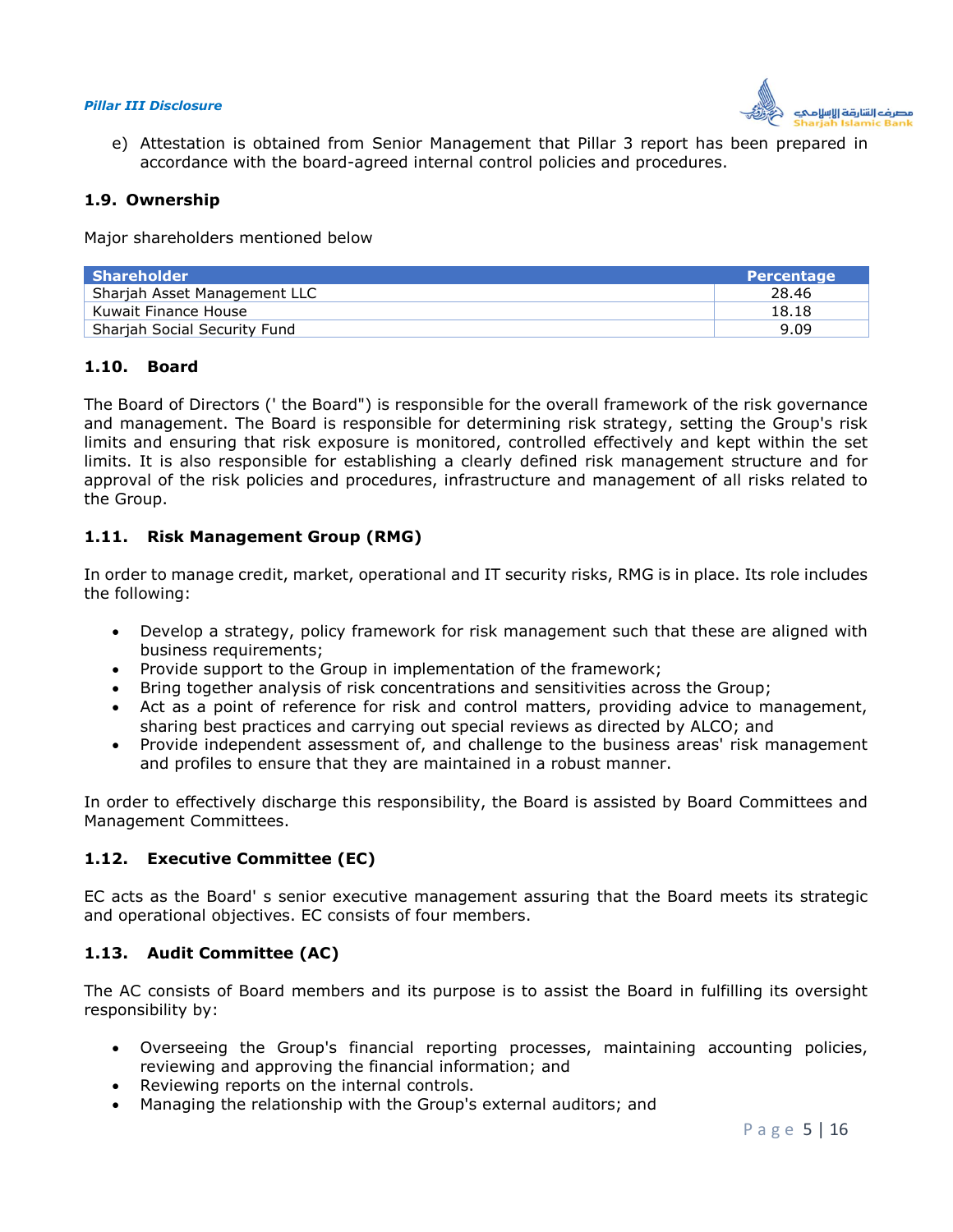

 Reviewing the internal audit reports and monitors control issues of major significance of the Group.

#### **1.14. Board Risk Committee (BRC)**

The BRC consists of Board Members and its purpose is to assist the Board in fulfilling its oversight responsibility by:

- Overseeing the risks inherent in the businesses of the Group and the control processes with respect to such risks;
- Reviewing the risk profile of the Group;
- Overseeing the Risk Management Compliance and control activities of the Group;
- Providing a critical assessment of the organisation' s business strategies and plans from an Enterprise risk perspective; and
- Ensuring that appropriate policies and procedures are in place for managing risks to which the Group is exposed.

#### **1.15. Management Committee (MC)**

The scope of management committee includes all cross functional issues that are not covered in the scope of other committees. Typically, MC covers the areas like strategic, policies, human resources, marketing and administrative processes. In addition, the MC is also responsible to liaise with all other units/divisions across the Group.

#### **1.16. Investment Committee (IC)**

The purpose of the IC is to review the quality of the Group' s Investment portfolio on behalf of the Board of Directors, trends affecting the portfolio, the administration of investment related policies, as well as the approval of Investment proposals, including Sukuks and Syndicate Finance within the approval limit set by the BOD.

#### **1.17. IT Steering Committee (ITSC)**

The ITSC provides strategic and tactical guidance for managing the Group's overall technology systems in the long and short term, to ensure that Information Technology (IT) initiatives are consistent with the strategic business goals of the Group. The ITSC is charged with assisting the Board in:

- Providing guidance in the prioritization and implementation of technology initiatives and projects (including those related to infrastructure);
- Reviewing IT operations
- Reviewing IT Security plans, policies and reports relating to the effectiveness of information security, their
- implementation and measures taken to address any residual risks
- Reviewing Business Continuity plans, policies and reports relating to the effectiveness of business continuity, their
- implementation and measures taken to address any residual risks; and
- Reviewing the Group's IT development, strategic opportunities and plans

## **1.18. Asset and Liability Committee (ALCO)**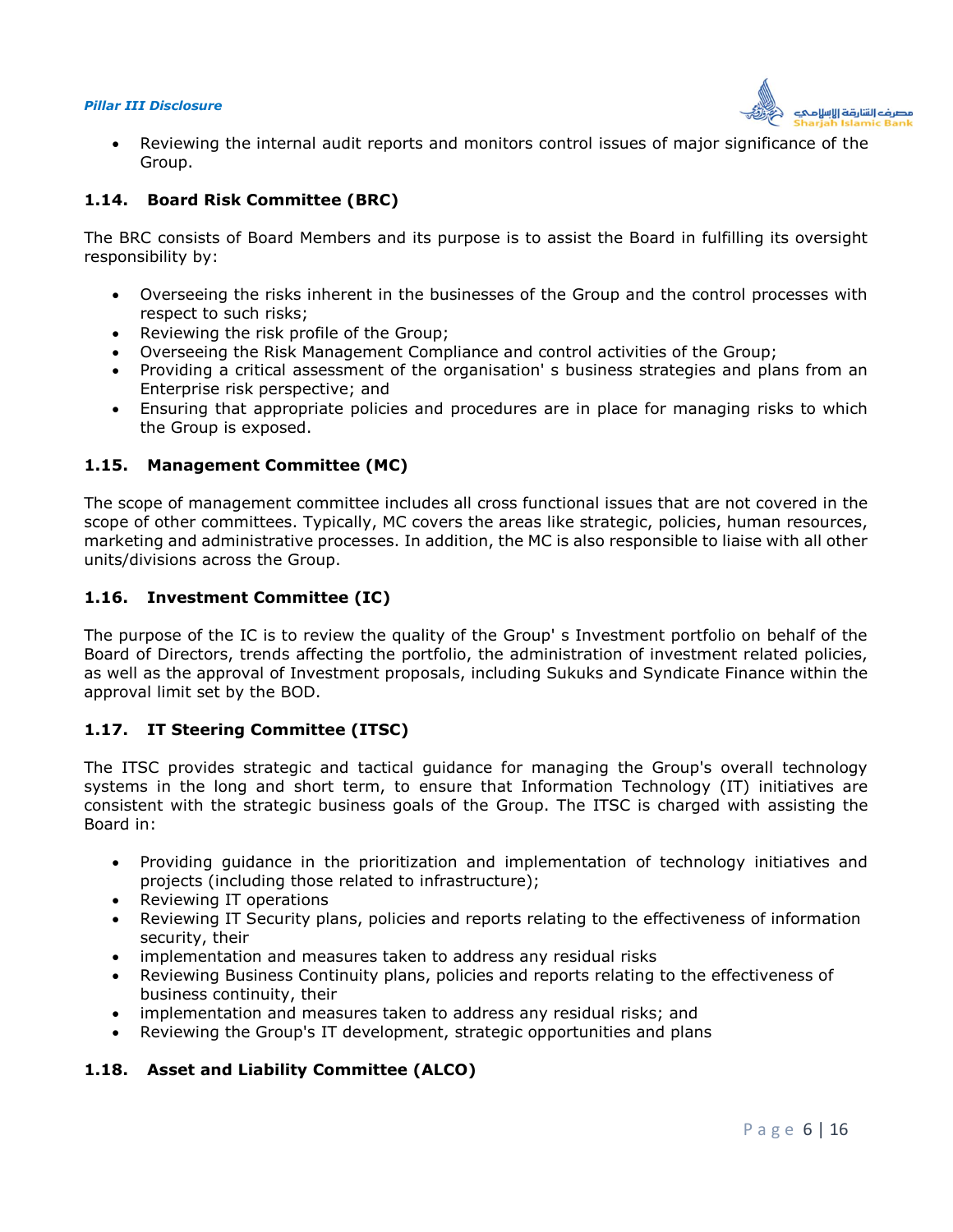

The objective of ALCO is to derive the most appropriate strategy for the Group in terms of the mix of assets and liabilities given its expectations of the future and the potential consequences of profit rate movements, liquidity constraints, and foreign exchange exposure and capital adequacy. The ALCO is also responsible to ensure that all strategies conform to the Group's risk appetite and levels of exposure as determined by the Board of Directors.

#### **1.19. Information Security Working Group Committee (ISWGC)**

The purpose of the Information Security Working Group Committee (ISWGC) is to ensure that there is clear direction and visible management support for information security initiatives. The committee shall be responsible for the following:

- To provide oversight of information security policies, procedures, plans, and execution intended to provide confidentiality, availability, and integrity of the information.
- To formulate the tasks related to Information Security Management System (ISMS) rollout like Risk Management, Policy and Procedure Deployment, Information Security Awareness, Information Security Incident Monitoring, Measurement of control effectiveness, etc.
- To oversee the effectiveness of the information security controls with respect to its information systems, including network security and data security.
- To monitor the significant development in information security related projects, incidents handling and risk mitigation.
- To review the changes to significant threats and exposures of information assets against cyberattacks, insider activity, error or control failure.

#### **1.20. Credit Committee (CC)**

CC manages the credit risk of the Group by continuous review of credit limits, policies and procedures, the approval of specific exposures and work out situation, constant revaluation of the finances portfolio and the sufficiency of provisions thereof.

## **1.21. Human Resource Committee (HRC)**

HRC manages the resources, performance and hiring of individuals required by the Group on a timeto-time basis.

## **1.22 Disciplinary Committee (DC)**

DC reviews all the cases in the bank and its subsidiaries of alleged misconduct of staff members and to endorse disciplinary action in the event of any violation.

#### **1.23 Nomination & Compensation Committee (NCC)**

The basic purpose of the Board Nomination & Compensation Committee (NCC) is to lead the process for Board and Senior Management appointments, compensation, and make recommendations to the Board. This committee shall also recommend the appointment of Internal Shari'ah Supervisory Committee members to the Board for approval.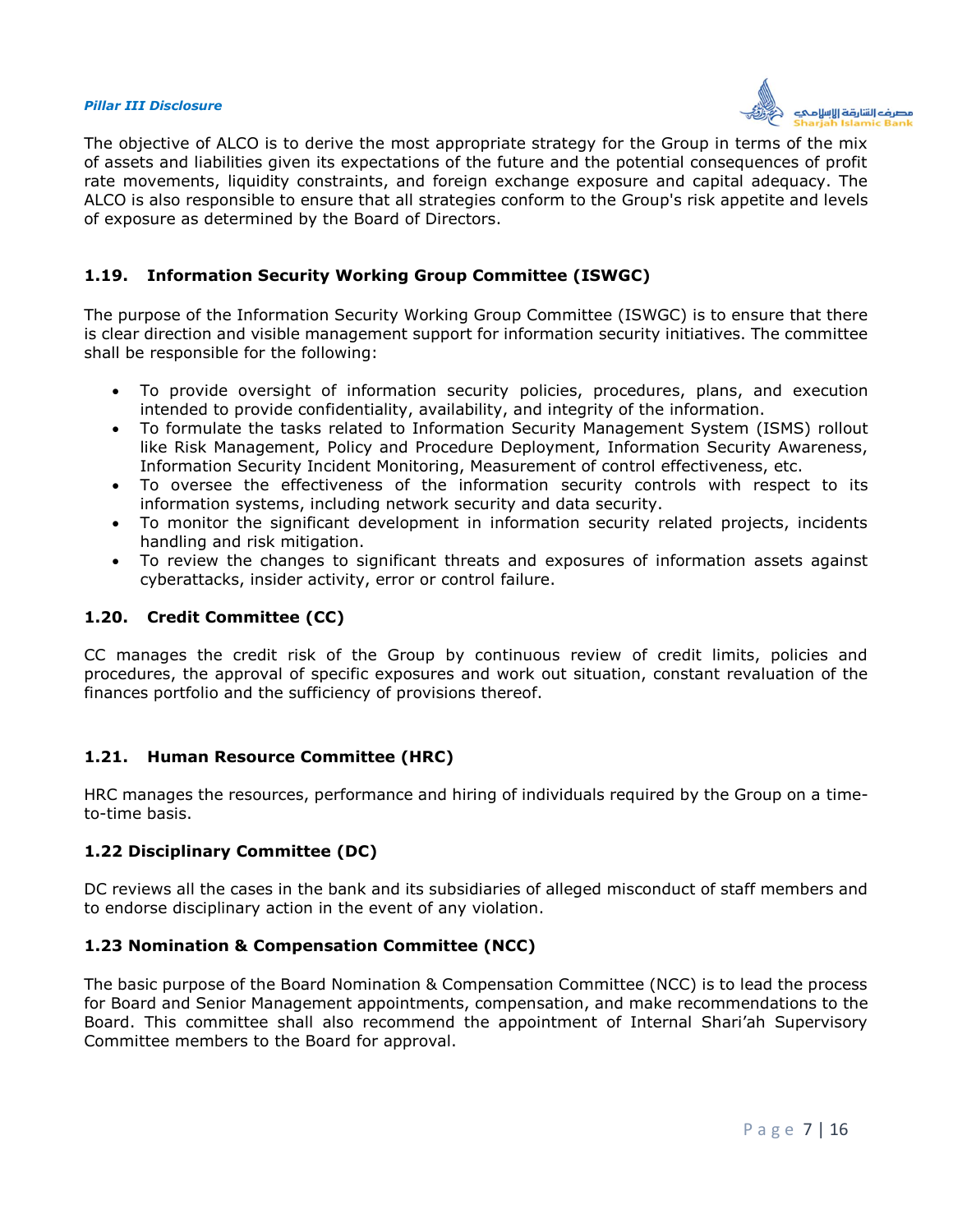

## <span id="page-7-0"></span>**2) Key Metrics (at Consolidated Group Level) and RWA – (KM1)**

|                         |                                                                                        | a                        | $\mathbf b$              | $\mathbf{c}$             | $\mathbf d$              | $\mathbf{e}$             |
|-------------------------|----------------------------------------------------------------------------------------|--------------------------|--------------------------|--------------------------|--------------------------|--------------------------|
|                         |                                                                                        | Q1 / 2022                | Q4 / 2021                | Q3 / 2021                | Q2 / 2021                | Q1 / 2021                |
|                         | Available capital (amounts) -                                                          |                          |                          |                          |                          | <b>AED 000</b>           |
| 1                       | Common Equity Tier 1 (CET1)                                                            |                          |                          |                          |                          |                          |
| 1a                      | Fully loaded ECL accounting model                                                      | 5,713,225                | 5,651,211                | 5,869,113                | 5,756,010                | 5,626,437                |
|                         |                                                                                        | 5,597,112                | 5,506,611                | 5,742,937                | 5,650,675                | 5,526,734                |
| $\overline{2}$          | Tier 1                                                                                 | 7,549,725                | 7,487,711                | 7,705,613                | 7,592,510                | 7,462,937                |
| 2a                      | Fully loaded ECL accounting model Tier 1                                               | 7,433,612                | 7,343,111                | 7,579,437                | 7,487,175                | 7,363,234                |
| 3                       | Total capital                                                                          | 8,022,068                | 7,931,263                | 8,155,470                | 8,045,677                | 7,909,607                |
| 3a                      | Fully loaded ECL accounting model total<br>capital                                     | 7,905,955                | 7,786,663                | 8,029,294                | 7,940,342                | 7,809,904                |
|                         | <b>Risk-weighted assets (amounts)</b>                                                  |                          |                          |                          |                          |                          |
| 4                       | Total risk-weighted assets (RWA)                                                       | 40,347,008               | 38,065,929               | 38,456,076               | 38,715,180               | 38,186,956               |
|                         | Risk-based capital ratios as a percentage of RWA                                       |                          |                          |                          |                          |                          |
| 5                       | Common Equity Tier 1 ratio (%)                                                         | 14.16%                   | 14.85%                   | 15.26%                   | 14.87%                   | 14.73%                   |
| 5a                      | Fully loaded ECL accounting model CET1<br>(9/6)                                        | 13.87%                   | 14.47%                   | 14.93%                   | 14.60%                   | 14.47%                   |
| 6                       | Tier 1 ratio $(%)$                                                                     | 18.71%                   | 19.67%                   | 20.04%                   | 19.61%                   | 19.54%                   |
| 6a                      | Fully loaded ECL accounting model Tier 1<br>ratio (%)                                  | 18.42%                   | 19.29%                   | 19.71%                   | 19.34%                   | 19.28%                   |
| $\overline{\mathbf{z}}$ | Total capital ratio (%)<br>Fully loaded ECL accounting model total                     | 19.88%                   | 20.84%<br>20.46%         | 21.21%<br>20.88%         | 20.78%<br>20.51%         | 20.71%<br>20.45%         |
| 7a                      | capital ratio (%)                                                                      | 19.59%                   |                          |                          |                          |                          |
|                         | Additional CET1 buffer requirements as a percentage of RWA                             |                          |                          |                          |                          |                          |
| 8                       | Capital conservation buffer requirement<br>(2.5% from 2019) (%)                        | 2.5%                     | 2.5%                     | 2.5%                     | 2.5%                     | 2.5%                     |
| 9                       | Countercyclical buffer requirement (%)                                                 | $0\%$                    | $0\%$                    | 0%                       | $0\%$                    | 0%                       |
| 10                      | Bank D-SIB additional requirements (%)                                                 | $0\%$                    | $0\%$                    | 0%                       | $0\%$                    | $0\%$                    |
| 11                      | Total of bank CET1 specific buffer<br>requirements (%) (row $8 +$ row $9 +$ row<br>10) | 2.5%                     | 2.5%                     | 2.5%                     | 2.5%                     | 2.5%                     |
| 12                      | CET1 available after meeting the bank's<br>minimum capital requirements (%)            | 7.16%                    | 7.85%                    | 8.26%                    | 7.87%                    | 7.73%                    |
|                         | <b>Leverage Ratio</b>                                                                  |                          |                          |                          |                          |                          |
| 13                      | Total leverage ratio measure                                                           | 57,903,198               | 58,056,689               | 57,516,522               | 57,366,694               | 56,409,101               |
| 14                      | Leverage ratio (%) (row 2/row 13)                                                      | 13.04%                   | 12.90%                   | 13.40%                   | 13.24%                   | 12.92%                   |
| 14a                     | Fully loaded ECL accounting model<br>leverage ratio (%) (row 2A/row 13)                | 12.84%                   | 12.65%                   | 13.18%                   | 13.05%                   | 12.74%                   |
| 14b                     | Leverage ratio (%) (excluding the impact                                               |                          |                          |                          |                          |                          |
|                         | of any<br>applicable temporary exemption of<br>central bank reserves)                  |                          |                          |                          |                          |                          |
|                         | <b>Liquidity Coverage Ratio</b>                                                        |                          |                          |                          |                          |                          |
| 15                      | <b>Total HQLA</b>                                                                      | $\blacksquare$           | $\overline{\phantom{a}}$ | $\overline{\phantom{a}}$ | $\overline{\phantom{a}}$ | $\overline{\phantom{a}}$ |
| 16                      | Total net cash outflow                                                                 | $\overline{\phantom{a}}$ | $\overline{\phantom{a}}$ | $\blacksquare$           | $\blacksquare$           | $\overline{\phantom{a}}$ |
| 17                      | LCR ratio $(% )$                                                                       | $\blacksquare$           | -                        | -                        | $\overline{\phantom{a}}$ | $\overline{\phantom{a}}$ |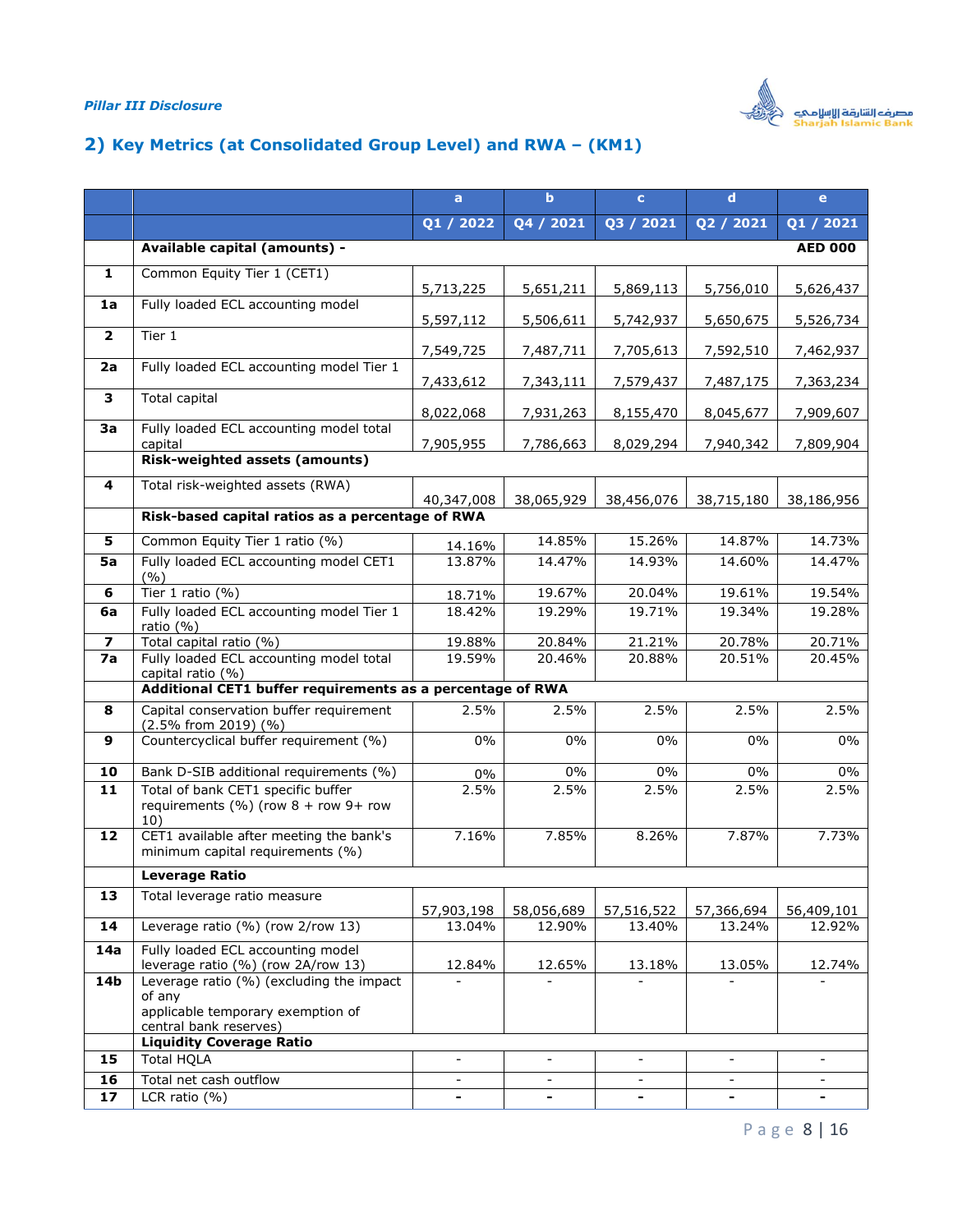

|    |                                         | a          | b                        | c                        | d          | e                        |
|----|-----------------------------------------|------------|--------------------------|--------------------------|------------|--------------------------|
|    |                                         | 01 / 2022  | 04 / 2021                | 03 / 2021                | Q2 / 2021  | $\overline{Q1/2021}$     |
|    | <b>Net Stable Funding Ratio</b>         |            |                          |                          |            |                          |
| 18 | Total available stable funding          |            | ۰                        |                          |            |                          |
| 19 | Total required stable funding           |            | -                        | $\overline{\phantom{0}}$ |            | -                        |
| 20 | NSFR ratio (%)                          |            | $\overline{\phantom{a}}$ |                          |            | $\overline{\phantom{m}}$ |
|    | <b>ELAR</b>                             |            |                          |                          |            |                          |
| 21 | Total HOLA                              | 7,633,357  | 10,243,993               | 7,445,130                | 8,157,302  | 8,542,497                |
| 22 | <b>Total liabilities</b>                | 47,223,236 | 47,303,483               | 46,864,278               | 46,788,739 | 47,439,516               |
| 23 | Eligible Liquid Assets Ratio (ELAR) (%) | 16.16      | 21.66                    | 15.89                    | 17.43      | 18.01                    |
|    | <b>ASRR</b>                             |            |                          |                          |            |                          |
| 24 | Total available stable funding          | 44,966,679 | 45,290,621               | 44,163,214               | 43,055,037 | 43,338,355               |
| 25 | Total Advances                          | 31,197,809 | 30,265,969               | 31,162,301               | 30,821,810 | 31,248,879               |
| 26 | Advances to Stable Resources Ratio (%)  | 69.38      | 66.83                    | 70.56                    | 71.59      | 72.10                    |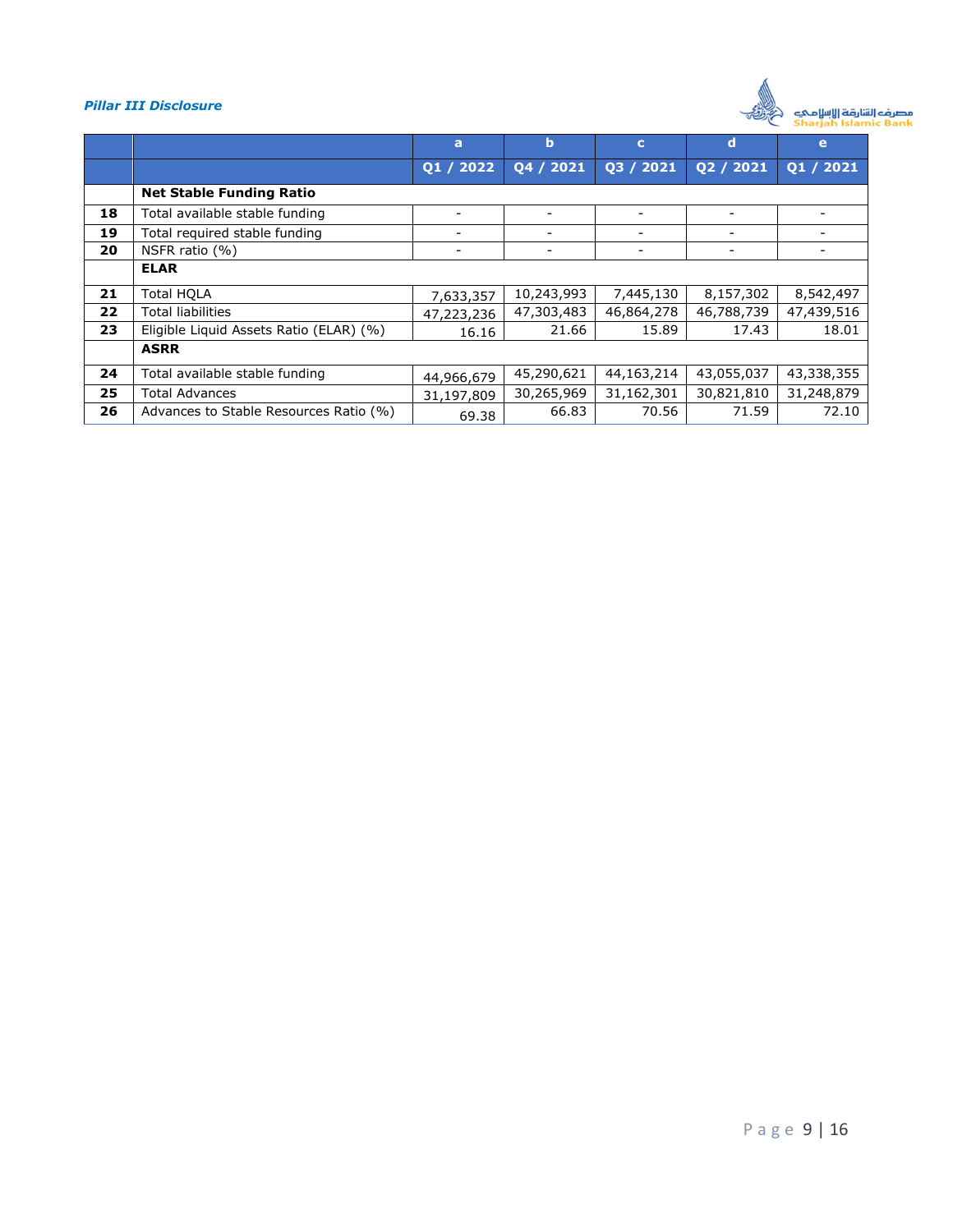

## <span id="page-9-0"></span>**3) Overview of Risk Management, Key Prudential Metrics and RWA (OV1)**

|                         | <b>AED000</b>                                                           |                          |                          |                                                  |
|-------------------------|-------------------------------------------------------------------------|--------------------------|--------------------------|--------------------------------------------------|
|                         |                                                                         | a                        | $\mathbf b$              | $\mathbf{c}$                                     |
|                         |                                                                         | <b>RWA</b>               |                          | <b>Minimum</b><br>Capital<br><b>Requirements</b> |
|                         |                                                                         | Q1/2022                  | Q4 / 2021                | Q1/2022                                          |
| 1                       | Credit risk (excluding counterparty credit risk)                        | 37,787,451               | 35,483,976               | 3,967,682                                        |
| $\overline{\mathbf{2}}$ | Of which: standardized approach (SA)                                    | 37,772,098               | 35,468,127               | 3,966,070                                        |
| 3                       | Of which: foundation internal ratings-based (F-IRB)<br>approach         |                          |                          |                                                  |
| 4                       | Of which: supervisory slotting approach                                 | $\overline{\phantom{a}}$ | $\blacksquare$           | $\blacksquare$                                   |
| 5                       | Of which: advanced internal ratings-based (A-IRB) approach              |                          |                          |                                                  |
| 6                       | Counterparty credit risk (CCR)                                          | 3.69                     | $\overline{\phantom{a}}$ | 0.39                                             |
| 7                       | Of which: standardized approach for counterparty credit risk            | 3.69                     | $\sim$                   | 0.39                                             |
| 8                       | Of which: Internal Model Method (IMM)                                   |                          | $\sim$                   |                                                  |
| 9                       | Of which: other CCR                                                     | $\overline{a}$           | $\blacksquare$           | $\blacksquare$                                   |
| 10                      | Credit valuation adjustment (CVA)                                       | $\overline{\phantom{a}}$ | $\blacksquare$           | $\blacksquare$                                   |
| 11                      | Equity positions under the simple risk weight approach                  | $\overline{\phantom{a}}$ | $\blacksquare$           | $\overline{\phantom{a}}$                         |
| 12                      | Equity investments in funds - look-through approach                     | 15,349                   | 15,849                   | 1,612                                            |
| 13                      | Equity investments in funds - mandate-based approach                    | $\overline{\phantom{a}}$ | $\overline{\phantom{a}}$ | $\overline{\phantom{a}}$                         |
| 14                      | Equity investments in funds - fall-back approach                        | $\sim$                   | $\sim$                   | $\sim$                                           |
| 15                      | Settlement risk                                                         | $\overline{\phantom{a}}$ | $\blacksquare$           | $\overline{\phantom{a}}$                         |
| 16                      | Securitisation exposures in the banking book                            | $\blacksquare$           | $\blacksquare$           | $\blacksquare$                                   |
| 17                      | Of which: securitisation internal ratings-based approach<br>(SEC-IRBA)  |                          |                          |                                                  |
| 18                      | Of which: securitisation external ratings-based approach<br>(SEC-ERBA)  | $\blacksquare$           | $\blacksquare$           | $\blacksquare$                                   |
| 19                      | Of which: securitisation standardised approach (SEC-SA)                 |                          |                          |                                                  |
| 20                      | Market risk                                                             | 193,173                  | 215,569                  | 20,283                                           |
| 21                      | Of which: standardised approach (SA)                                    | 193,173                  | 215,569                  | 20,283                                           |
| 22                      | Of which: internal models approach (IMA)                                |                          |                          |                                                  |
| 23                      | Operational risk                                                        | 2,366,383                | 2,366,383                | 248,470                                          |
| 24                      | Amounts below thresholds for deduction (subject to 250%<br>risk weight) |                          |                          |                                                  |
| 25                      | Floor adjustment                                                        |                          |                          |                                                  |
| 26                      | Total (1+6+10+11+12+13+14+15+16+20+23)                                  | 40,347,007               | 38,065,929               | 4,236,436                                        |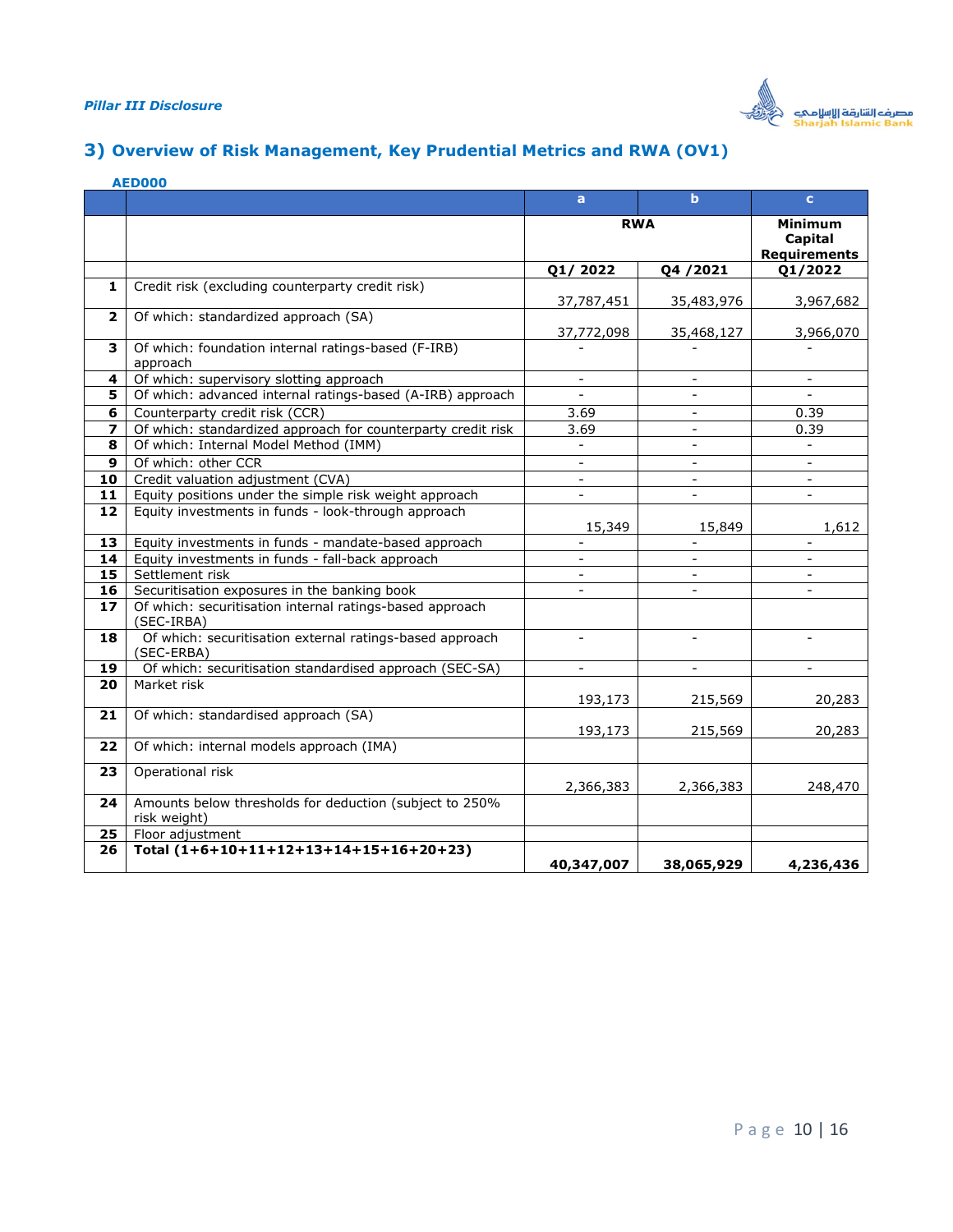

## <span id="page-10-0"></span>**4) Leverage Ratio**

Basel III introduced a 3% minimum leverage ratio. The bank does not see any material changes for this reporting period.

#### **1.Summary comparison of accounting assets vs leverage ratio exposure LR1**

|                          |                                                                                                                                                                                           |                          | <b>AED 000</b> |
|--------------------------|-------------------------------------------------------------------------------------------------------------------------------------------------------------------------------------------|--------------------------|----------------|
|                          |                                                                                                                                                                                           | 01 / 2022                | 04 / 2021      |
| 1                        | Total consolidated assets as per published financial statements                                                                                                                           | 54,711,073               | 54,956,795     |
| $\overline{2}$           | Adjustments for investments in banking, financial, insurance or commercial entities<br>that are consolidated for accounting purposes but outside the scope of regulatory<br>consolidation | 1,525                    | 14,452         |
| 3                        | Adjustment for securitised exposures that meet the operational requirements for<br>the recognition of risk transference                                                                   |                          |                |
| 4                        | Adjustments for temporary exemption of central bank reserves (if applicable)                                                                                                              | $\overline{\phantom{0}}$ |                |
| 5.                       | Adjustment for fiduciary assets recognised on the balance sheet pursuant to the<br>operative accounting framework but excluded from the leverage ratio exposure<br>measure                |                          |                |
| 6                        | Adjustments for regular-way purchases and sales of financial assets subject to<br>trade date accounting                                                                                   |                          |                |
| $\overline{\phantom{a}}$ | Adjustments for eligible cash pooling transactions                                                                                                                                        |                          |                |
| 8                        | Adjustments for derivative financial instruments                                                                                                                                          | 9.8                      |                |
| 9                        | Adjustment for securities financing transactions (i.e. repos and similar secured<br>lending)                                                                                              |                          |                |
| 10                       | Adjustments for off-balance sheet items (i.e. conversion to credit equivalent<br>amounts of off-balance sheet exposures)                                                                  | 1,508,295                | 1,330,092      |
| 11                       | Adjustments for prudent valuation adjustments and specific and general provisions<br>which have reduced Tier 1 capital                                                                    |                          |                |
| 12                       | Other adjustments                                                                                                                                                                         | 1,682,296                | 1,755,349      |
| 13                       | Leverage ratio exposure measure                                                                                                                                                           | 57,903,199               | 58,056,688     |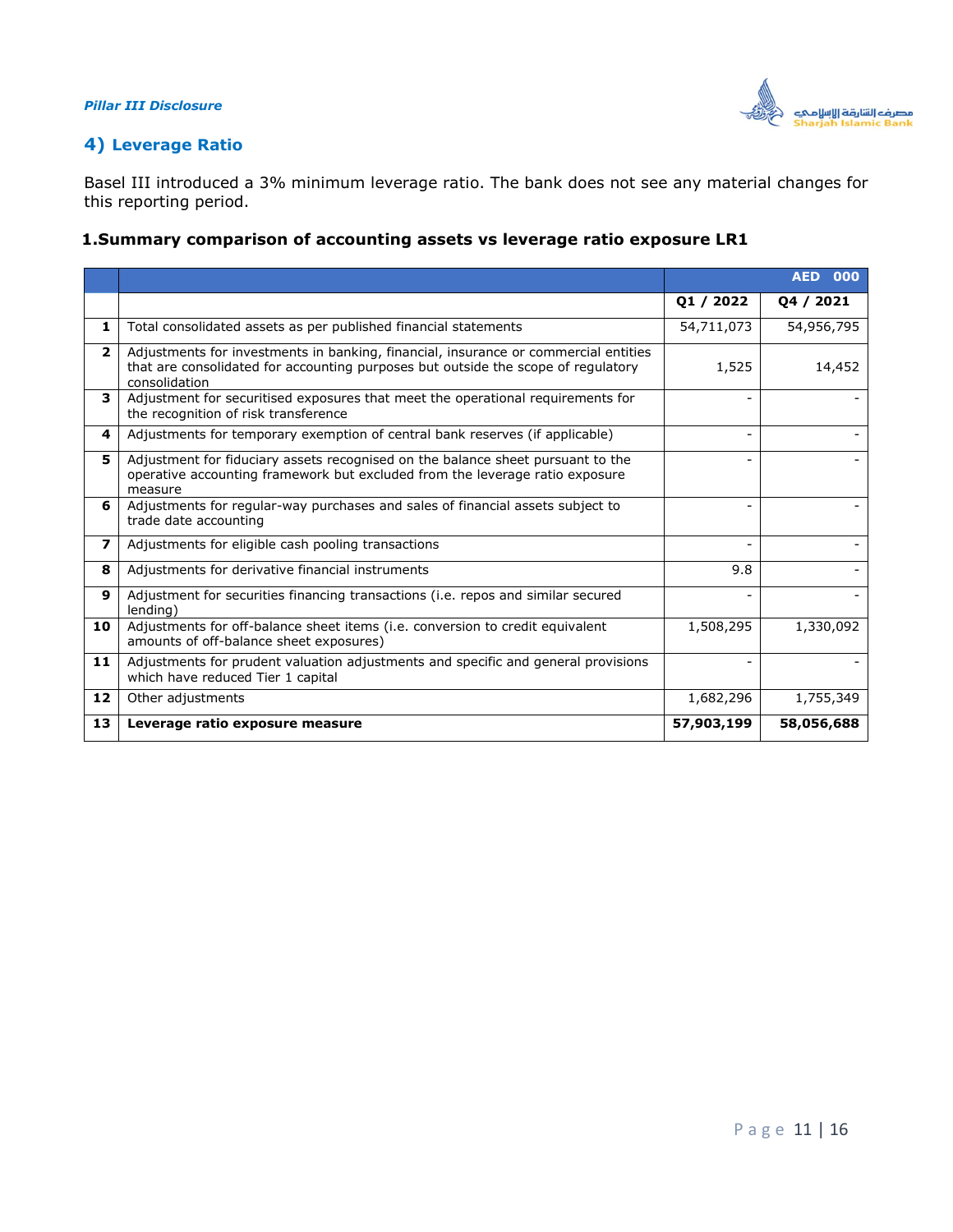

## **2.Leverage ratio common disclosure template – (LR2)**

|                          |                                                                                                                                                            | a             | b              |
|--------------------------|------------------------------------------------------------------------------------------------------------------------------------------------------------|---------------|----------------|
|                          |                                                                                                                                                            | Q1 / 2022     | Q4 / 2021      |
|                          | <b>On-balance sheet exposures</b>                                                                                                                          |               | <b>AED 000</b> |
| 1                        | On-balance sheet exposures (excluding derivatives and securities<br>financing transactions (SFTs), but including collateral)                               | 54,256,397    | 54,610,138     |
| $\mathbf{2}$             | Gross-up for derivatives collateral provided where deducted from<br>balance sheet assets pursuant to the operative accounting framework                    |               |                |
| з                        | (Deductions of receivable assets for cash variation margin provided in<br>derivatives transactions)                                                        |               |                |
| 4                        | (Adjustment for securities received under securities financing<br>transactions that are recognised as an asset)                                            |               |                |
| 5                        | (Specific and general provisions associated with on-balance sheet<br>exposures that are deducted from Tier 1 capital)                                      |               |                |
| 6                        | (Asset amounts deducted in determining Tier 1 capital)                                                                                                     |               |                |
| $\overline{\phantom{a}}$ | Total on-balance sheet exposures (excluding derivatives and<br>SFTs) (sum of rows 1 to 6)                                                                  | 54,256,397    | 54,610,138     |
|                          | <b>Derivative exposures</b>                                                                                                                                |               |                |
| 8                        | Replacement cost associated with all derivatives transactions (where<br>applicable net of eligible cash variation margin and/or with bilateral<br>netting) |               |                |
| 9                        | Add-on amounts for PFE associated with all derivatives transactions                                                                                        | 7             |                |
| 10                       | (Exempted CCP leg of client-cleared trade exposures)                                                                                                       |               |                |
| 11                       | Adjusted effective notional amount of written credit derivatives                                                                                           |               |                |
| 12                       | (Adjusted effective notional offsets and add-on deductions for written<br>credit derivatives)                                                              |               |                |
| 13                       | Total derivative exposures (sum of rows 8 to 12)                                                                                                           | 9.8           |                |
|                          | <b>Securities financing transactions</b>                                                                                                                   |               |                |
| 14                       | Gross SFT assets (with no recognition of netting), after adjusting for<br>sale accounting transactions                                                     | 1,716,282     | 1,716,282      |
| 15                       | (Netted amounts of cash payables and cash receivables of gross SFT<br>assets)                                                                              |               |                |
| 16                       | CCR exposure for SFT assets                                                                                                                                | 422,215       | 400,177        |
| 17                       | Agent transaction exposures                                                                                                                                |               |                |
| 18                       | Total securities financing transaction exposures (sum of rows 14<br>to 17)                                                                                 | 2,138,497     | 2,116,459      |
|                          | Other off-balance sheet exposures                                                                                                                          |               |                |
| 19                       | Off-balance sheet exposure at gross notional amount                                                                                                        | 2,635,990     | 2,593,943      |
| 20                       | (Adjustments for conversion to credit equivalent amounts)                                                                                                  | (1, 127, 695) | (1,263,851)    |
| 21                       | (Specific and general provisions associated with off-balance sheet<br>exposures deducted in determining Tier 1 capital)                                    |               |                |
| 22                       | Off-balance sheet items (sum of rows 19 to 21)                                                                                                             | 1,508,295     | 1,330,092      |
|                          | <b>Capital and total exposures</b>                                                                                                                         |               |                |
| 23                       | <b>Tier 1 capital</b>                                                                                                                                      | 7,549,725     | 7,487,711      |
| 24                       | Total exposures (sum of rows 7, 13, 18 and 22)                                                                                                             | 57,903,199    | 58,056,689     |

P a g e 12 | 16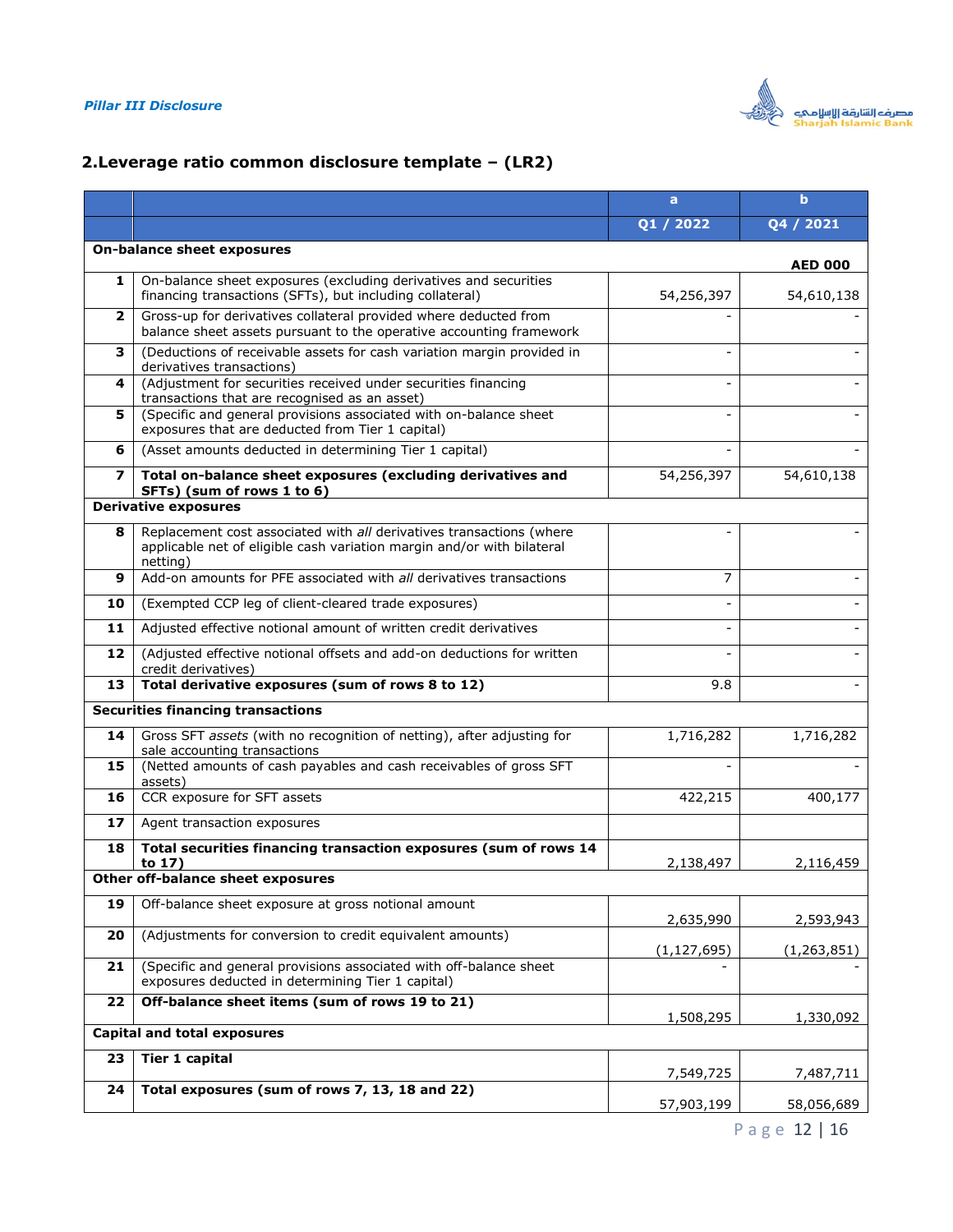

|     |                                                                                                         | a         | b         |
|-----|---------------------------------------------------------------------------------------------------------|-----------|-----------|
|     |                                                                                                         | Q1 / 2022 | Q4 / 2021 |
|     | Leverage ratio                                                                                          |           |           |
| 25  | Leverage ratio (including the impact of any applicable temporary<br>exemption of central bank reserves) | 13.04%    | 12.90%    |
| 25a | Leverage ratio (excluding the impact of any applicable temporary<br>exemption of central bank reserves) |           |           |
| 26  | CBUAE minimum leverage ratio requirement                                                                | 3.00%     | 3.00%     |
| 27  | Applicable leverage buffers                                                                             |           |           |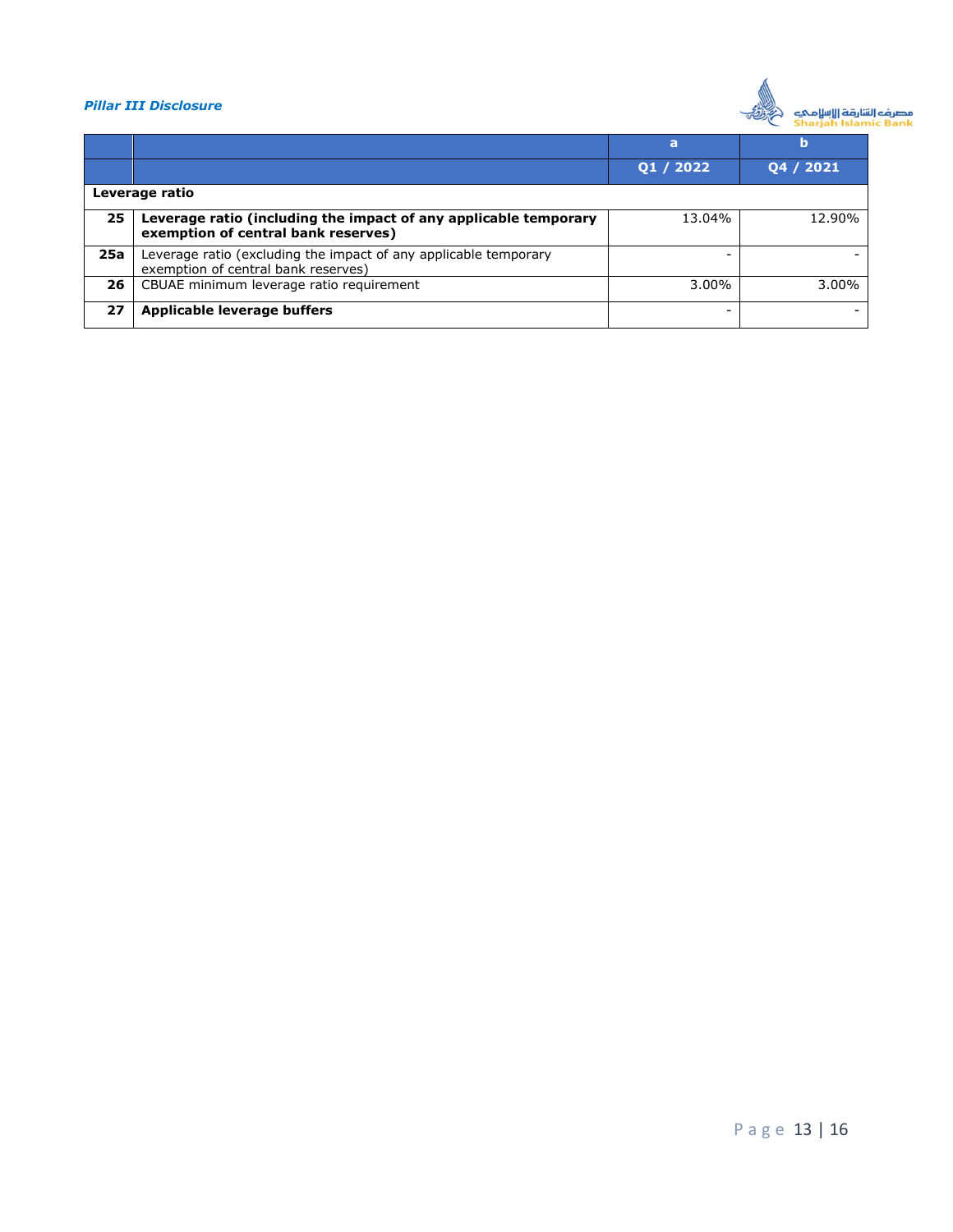

#### <span id="page-13-0"></span>**5) Liquidity**

Liquidity risk is the risk that the Group will encounter difficulty in meeting its obligations associated with financial liabilities that are settled by delivering cash or other financial assets. It includes the risk of the inability to fund assets at appropriate maturities and rates and the inability to liquidate assets at reasonable prices and in an appropriate timeframe and inability to meet obligations as they become due. Liquidity risk can be caused by market disruptions or credit downgrades which may cause certain sources of funding to diminish.

The Group's approach for managing liquidity risk is to ensure that, management has diversified funding sources and closely monitors liquidity to ensure adequate funding.

The Group's board of directors set the Group's strategy for managing liquidity risk and delegates responsibility for oversight of the implementation of this policy to ALCO. ALCO approves the Group's liquidity policies and procedures. Treasury department manages the Group's liquidity position on a day-to-day basis and reviews daily reports covering the liquidity position of both the Group and operating subsidiaries. All liquidity policies and procedures are subject to review and approval by ALCO.

- 1. Governance of liquidity risk management: ALCO is the primary committee responsible for liquidity and funding risk management based on guidelines approved by the Board Risk Management Committee (BRMC). Liquidity policies and framework are reviewed by the ALCO and approved by the BRMC prior to implementation.
- 2. Funding strategy: The Bank's liquidity and funding positions are supported by the Bank's significant government and retail deposit base, accompanied by funding from wholesale markets. The Bank's retail deposit base comprises current and savings deposits which, although payable on demand, have traditionally in aggregate provided stable sources of funding. The Bank's reputation, earnings generation capacity, strong credit rating, financial and capital strength including offering of competitive deposit rates are core attributes to preserve depositors' confidence and ensure liquidity. The Bank accesses the wholesale markets through the issuance of debt instruments, time deposits to meet short-term obligations.
- 3. An explanation of how stress testing is used. A liquidity stress test program is in place to ensure liquidity stress tests are systematically performed to determine the impact on the counterbalancing capacity under the "bank-specific" and "market wide" scenarios and the possible sources of funding to meet the shortfalls during a liquidity crisis.
- 4. An outline of the bank's contingency funding plans. Contingency funding plan is in place to identify early warning signals of a liquidity problem. The contingency funding plan also sets out the crisis escalation process as well as the various strategies to be employed to preserve liquidity including an orderly communication channel during a liquidity problem.
- 5. Customised measurement tools or metrics that assess the structure of the bank's balance sheet or that project cash flows and future liquidity positions, taking into account off-balance sheet risks which are specific to the bank. The primary tools for monitoring liquidity and funding positions are the maturity mismatch analysis, assessment on the concentration of funding, the availability of unencumbered assets and the use of market-wide information to identify possible liquidity problems. Liquidity and funding positions are reported to the ALCO on a monthly basis and to BRMC on a quarterly basis.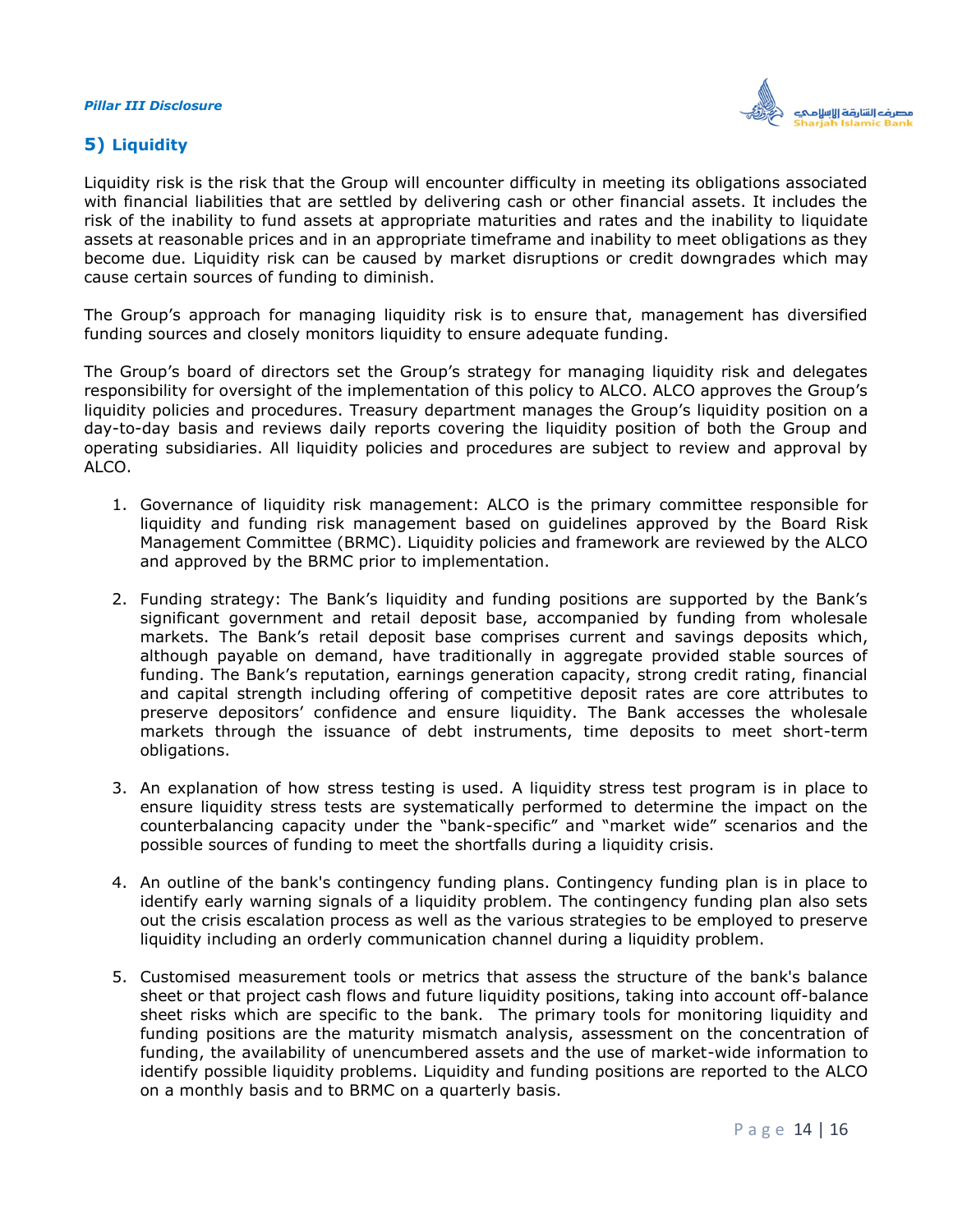

## **1. Eligible Liquid Assets Ratio (ELAR)**

| Q1 / 2022<br><b>High Quality Liquid Assets</b>                                                | <b>Nominal amount</b><br><b>AED - 000</b> | <b>Eligible Liquid Asset</b><br><b>AED - 000</b> |
|-----------------------------------------------------------------------------------------------|-------------------------------------------|--------------------------------------------------|
| Physical cash in hand at the bank $+$ balances with the CBUAE                                 | 6,840,353                                 |                                                  |
| UAE Federal Government Bonds and Sukuks                                                       |                                           |                                                  |
| <b>Sub Total</b>                                                                              | 6,840,353                                 | 6,840,353                                        |
| UAE local governments publicly traded debt securities                                         | 793,004                                   |                                                  |
| UAE Public sector publicly traded debt securities                                             |                                           |                                                  |
| <b>Subtotal</b>                                                                               | 793,004                                   | 793,004                                          |
| Foreign Sovereign debt instruments or instruments issued by<br>their respective central banks |                                           |                                                  |
| <b>Total</b>                                                                                  | 7,633,357                                 | 7,633,357                                        |
| <b>Total liabilities</b>                                                                      |                                           | 47,233,236                                       |
| Eligible Liguid Assets Ratio (ELAR)                                                           |                                           | 16.16%                                           |

## **2. Advances to Stables Resource Ratio (ASRR)**

| Q1 / 2022<br><b>Items</b>                                                             | <b>Amount AED 000</b> |
|---------------------------------------------------------------------------------------|-----------------------|
| <b>Computation of Advances</b>                                                        |                       |
| Net Lending (gross loans - specific and collective provisions + interest in suspense) | 30,155,699            |
| Lending to non-banking financial institutions                                         | 192,468               |
| Net Financial Guarantees & Stand-by LC (issued - received)                            | 519,072               |
| <b>Interbank Placements</b>                                                           | 330,570               |
| <b>Total Advances</b>                                                                 | 31,197,809            |
| <b>Calculation of Net Stable Resources</b>                                            |                       |
| Total capital + general provisions                                                    | 7,908,682             |
| Deduct:                                                                               |                       |
| Goodwill and other intangible assets                                                  |                       |
| <b>Fixed Assets</b>                                                                   | 354,143               |
| Funds allocated to branches abroad                                                    |                       |
| Unquoted Investments                                                                  | 1,022,719             |
| Investment in subsidiaries, associates and affiliates                                 | 650,000               |
| <b>Total deduction</b>                                                                | 2,026,862             |
| <b>Net Free Capital Funds</b>                                                         | 5,881,820             |
| <b>Other stable resources:</b>                                                        |                       |
| Funds from the head office                                                            |                       |
| Interbank deposits with remaining life of more than 6 months                          | 1,741,215             |
| Refinancing of Housing Loans                                                          |                       |
| Borrowing from non-Banking Financial Institutions                                     | 1,309,135             |
| <b>Customer Deposits</b>                                                              | 32,366,465            |
| Capital market funding/ term borrowings maturing after 6 months from reporting date   | 3,668,045             |
| <b>Total other stable resources</b>                                                   | 39,084,859            |
| <b>Total Stable Resources</b>                                                         | 44,966,679            |
| <b>Advances TO STABLE RESOURCES RATIO</b>                                             | 69.38%                |